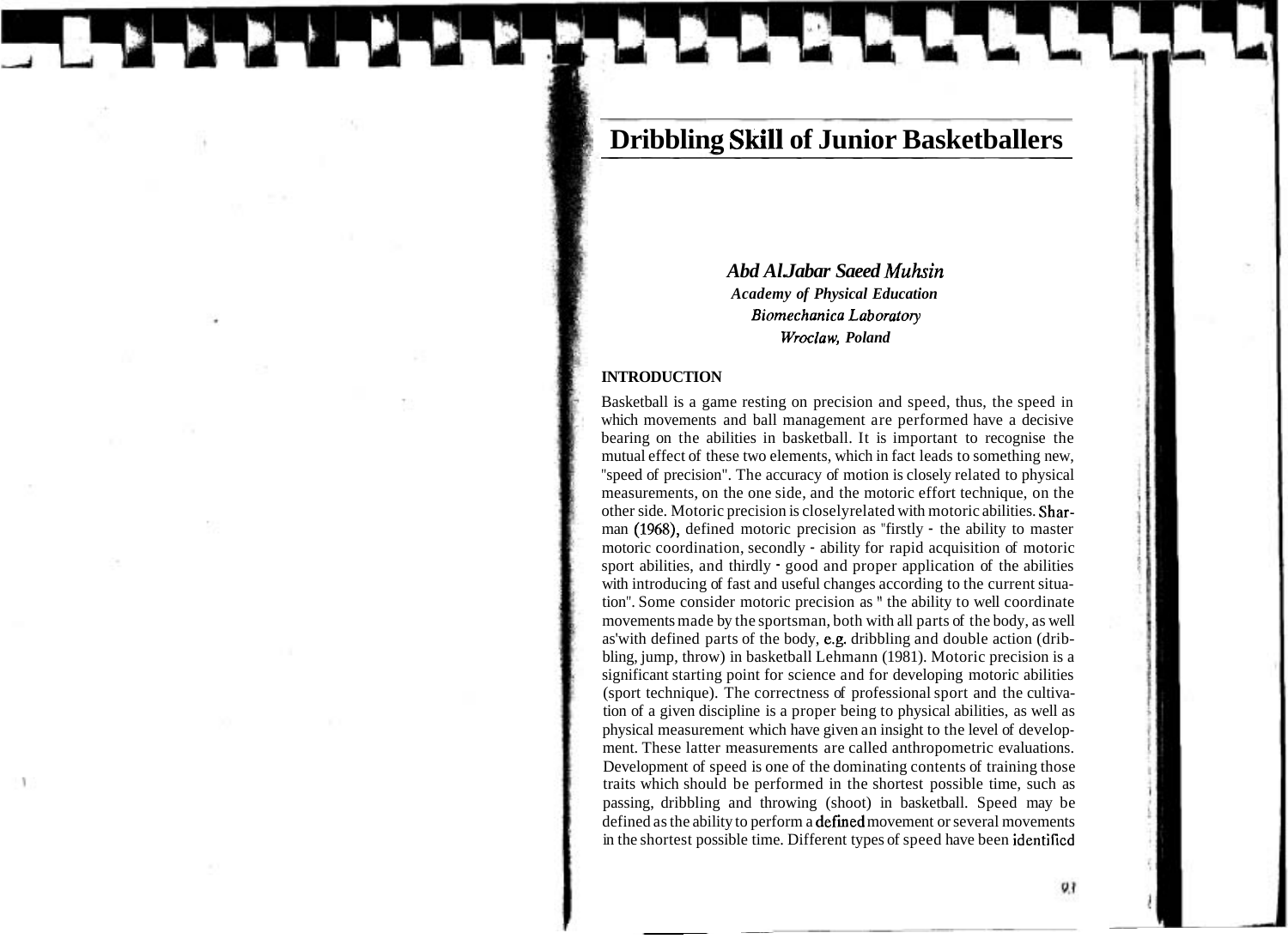these include motoric speed, moving speed and reaction speed, Cousy<br>(1973). The aim of this paper is to present a test and the example of its applement of the 16 year old group. The 17 year old group, have been correlated (1973). The aim of this paper is to present a test and the example of its application for the vouth of Iraq and Egypt who begin their basketball train-

This work has been devoted to the development of a method of **control-** and upper limb and speed. Only subjects from Egypt in the 17 year old group have correlation coefficient between lower limb, and 20m dash, 20m ling the motoric ability together with sport technique capabilities of young basketball players.<br>basketball players.

- 1. Test group: This group has been selected from among Iraqi and Egyptian basketball players aged 16-18 years. A total number of 90 players were tested, 15 persons in each age group. The players experience and Anthropomeric characteristics of Iraq and Egypt youth training varied from 1 to 3 years, depending upon the subject's date of birth.
- 2. Test components: In discussing the notion of speed efficiency, several types of tests for basketball could be distinguished, i.e.,
	- a. 20m dash (20D)
	- b. 20m dash with dribbling (20D.DR)
	- c. 20m dash with slalom and dribbling (20D.S.DR)

### **RESULTS**

Anthropometry of the examined sportsmen has been made on the basis of the compiled anthropometric materials. Anthropometric data on the basketball players from Iraq land Egypt is represented in Table 1. Figures 1, Means and standard deviations of basketball speeding skills (in s) 2 and 3 show results of all speed trials performed with and without the ball. The mean time for the 20m dash (20 D) was less than the 20 m dash with dribbling (20D.DR.). The groups consisting of 16 year old players differed by 35-40% and groups consisting of 27 year old players, by 20-25%.

Differences in 20m dash and 20m with dribbling between basketball players of Egypt and Iraq have been calculated. There were statistically significant differences at the level of 0.05, Iraq basketball players were speeder in all age categories (Table 2). In Figures 4,5 and 6 there were data on the index of speed of dribbling and the comparisons indicated that the youth of Iraq were more skilled. Results in the basketball efficiency may be due to more effective training, better motor coordination or to their morphological predispositions. Table 3 shows results correlating body  $t > 2.14$  statistically significant at 0.05 level

plication for the youth of Iraq and Egypt who begin their basketball **train-** tween height, 20m dash and dash 20m with dribbling and slalom with bas-<br>
the 18 year old age group players from Egypt had correlations between body weight 20m dash, 20m dash with dribbling OBJECTIVE **and** 20m dash with dribbling and slalom. Table 4 shows correlation of lower players from Iraq have correlation coefficient between lower limb and 20m METHOD dash with dribbling.

### TABLE 1

| Age<br>year | State | Height<br>(cm) |       | Weight<br>(kg.) |      | Lower limb<br>(c <sub>m</sub> ) |      | Upper limb<br>(c <sub>m</sub> ) |      |
|-------------|-------|----------------|-------|-----------------|------|---------------------------------|------|---------------------------------|------|
|             |       |                | SD    |                 | SD   |                                 | SD   |                                 | SD.  |
| 16          | Iraq  | 171.66         | 9.25  | 64.32           | 6.05 | 90.88                           | 5.02 | 77.23                           | 5.81 |
|             | Egypt | 176.42         | 8.61  | 62.63           | 2.2  | 93.96                           | 7.14 | 79.16                           | 4.59 |
| 17          | Iraq  | 172.99         | 6.42  | 66.33           | 3.68 | 89.48                           | 4.99 | 77.40                           | 4.40 |
|             | Egypt | 181.67         | 4.92  | 61.13           | 355  | 9342                            | 6.42 | 79.92                           | 6.09 |
| 18          | Iraq  | 183.27         | 10.85 | 77.76           | 4.46 | 94.26                           | 7.96 | 83.26                           | 6.79 |
|             | Egypt | 187.18         | 9.12  | 68.06           | 4.84 | 96.73                           | 558  | 85.11                           | 5.20 |

### TABLE 2

| . Age | <b>State</b> | 20-m dash |      |       | 20-m dash with<br>dribbling |      |       | 20-m dash with<br>dribbling and slatom |      |      |
|-------|--------------|-----------|------|-------|-----------------------------|------|-------|----------------------------------------|------|------|
|       |              | x         | SĐ   |       | x                           | sn   | r     | 固                                      | SD   | ŧ    |
| 16    | Iraq         | 3.98      | 0.50 |       | 4.28                        | 0.28 |       | 4.64                                   | 0.22 |      |
|       | Egypt        | 4.02      | 0.28 | 0.26  | 4.32                        | 0.30 | 0.37  | 4.66                                   | 0.33 | 0.20 |
| 17    | Iraq         | 4.13      | 0.28 |       | 4.53                        | 0.34 |       | 4.99                                   | 0.72 |      |
|       |              |           |      | 3.31  |                             |      | 3.99  |                                        |      | 1.38 |
|       | Egypt        | 4.52      | 0.37 |       | 5.01                        | 0.3  |       | 5.32                                   | 0.54 |      |
| 18    | Iraq         | 3.92      | 0.14 |       | 4.28                        | 0.14 |       | 4.64                                   | 0.20 |      |
|       |              |           |      | 14.96 |                             |      | 4.11. |                                        |      | 6.43 |
|       | Egypt        | 4.48      | 0.14 |       | 4.94                        | 0.60 |       | 5.50                                   | 0.47 |      |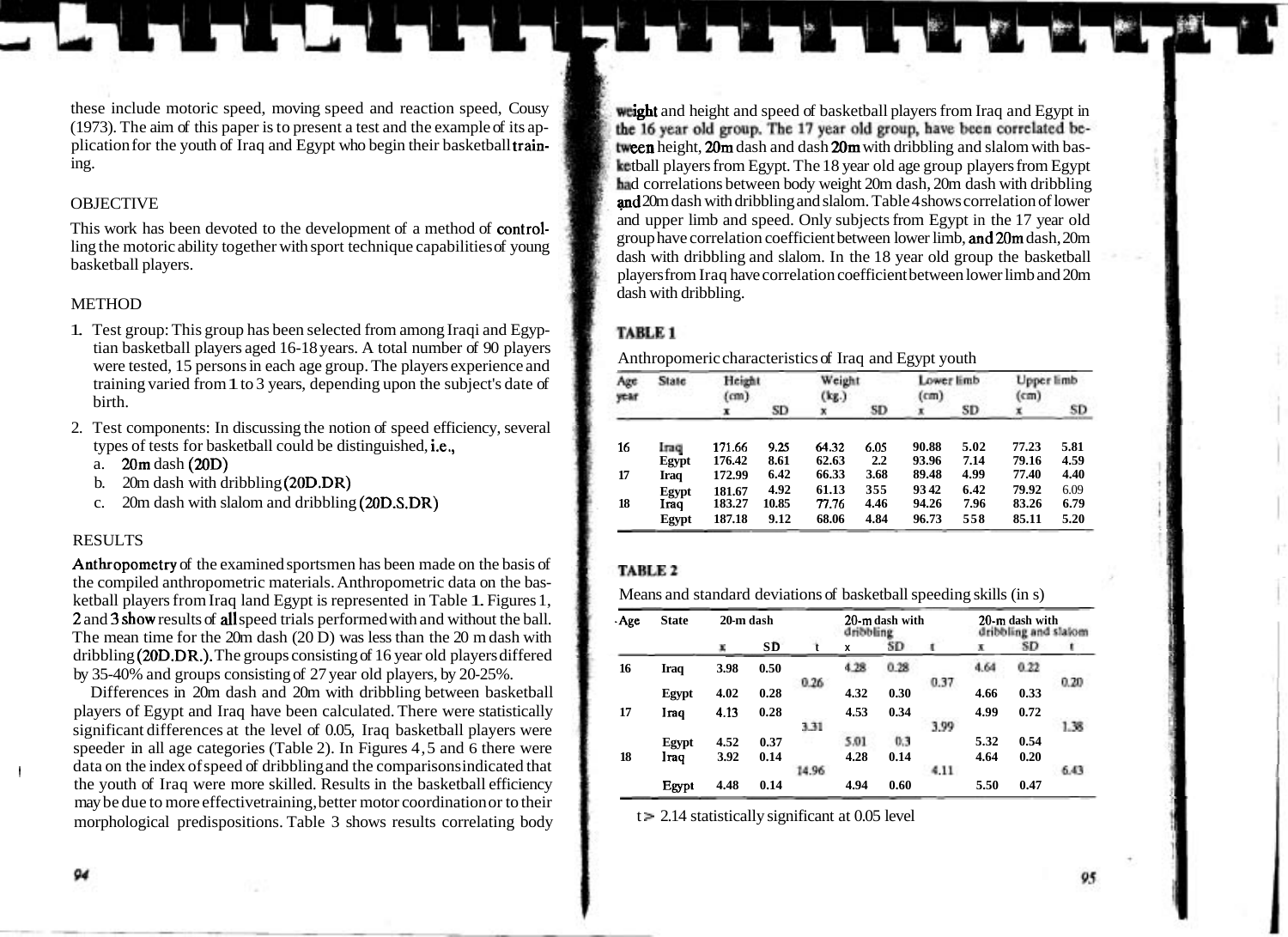Correlation between weight and height with body and speed

| age  | state |          | 2        | 3        |       |          | 6.       |
|------|-------|----------|----------|----------|-------|----------|----------|
| 16   | Iraq  | 0.039    | $-0.002$ | 0.249    | 0.109 | $-0.079$ | 0.213    |
| year | Egypt | $-0.400$ | $-0.188$ | $-0.341$ | 0.263 | 0.220    | 0.075    |
| 17   | Iraq  | 0.282    | 0.133    | $-0.273$ | 0.051 | $-0.145$ | $-0.133$ |
| year | Egypt | 0.166    | 0.103    | 0.168    | 0.626 | 0.318    | 0.568    |
| 18   | Iraq  | $-0.164$ | $-0.265$ | $-0.066$ | 0.461 | 0.495    | 0.071    |
| year | Egypt | 0.559    | 0.789    | 0.621    | 0.257 | 0.442    | 0.258    |

- 
- 
- 3. Correlation between body weight and 20m. dash with dribbling and slalom.
- 4. Correlation between body height and 20m. dash.
- 5. Correlation between body height and 20m. dash with dribbling.
- 6. Correlation between body height and 20m. dash with dribbling and slalom.

### **TABLE 4**

Correlations between lower and upper limb length with speed.

| age  | state | ı.    | 2        | ा        | 4.       | 5.       | 6        |
|------|-------|-------|----------|----------|----------|----------|----------|
| 16   | Iraq  | 0.203 | $-0.004$ | 0.234    | 0.176    | $-0.007$ | 0.287    |
| year | Egypt | 0.254 | 0.163    | $-0.090$ | 0.234    | 0.213    | $-0.103$ |
| 17   | Iraq  | 0.195 | $-0.155$ | 0.003    | $-0.039$ | $-0.248$ | $-0.186$ |
| year | Egypt | 0.504 | 0.228    | 0.506    | 0.455    | 0.281    | $-0.323$ |
| 18   | Iraq  | 0.469 | 0.587    | 0.033    | 0.394    | 0.493    | 0.005    |
| year | Egypt | 0.271 | 0.383    | 0.164    | 0.415    | 0.437    | 0.263    |

 $r > 0.497$  correlation coefficient at level 0.05

1. Correlation between lower limb length and 20m. dash.

2. Correlation between lower limb length and 20m. dash with dribbling.

- **TABLE 3** 3. Correlation between lower limb length and 20m. dash with dribbling and slalom.
	- 4 Correlation between upper limb length and 20m. dash.
	- 5. Correlation between upper limb length and 20m. dash with dribbling.
	- 6. Correlation between upper limb length and  $20m$ . dash with dribbling and slalom.

### $CONCLUSION$

The test which has been applied allows easy and quick measurement of the speed ability as the basic motor feature of basketball players as well as the  $r = 0.497$  correlation coefficient at level 0.05 level of mastering the basic element of technique which is skill to combine<br>speed ability with the ball. The youth of Iraq show higher efficiency in Speed ability with the ball. The youth of Iraq show higher efficiency in 1. Correlation between body weight and 20m. dash with dribbling.<br>2. Correlation between body weight and 20m. dash with dribbling.<br>2. Correlation betw progress of both features was similar for the two populations.